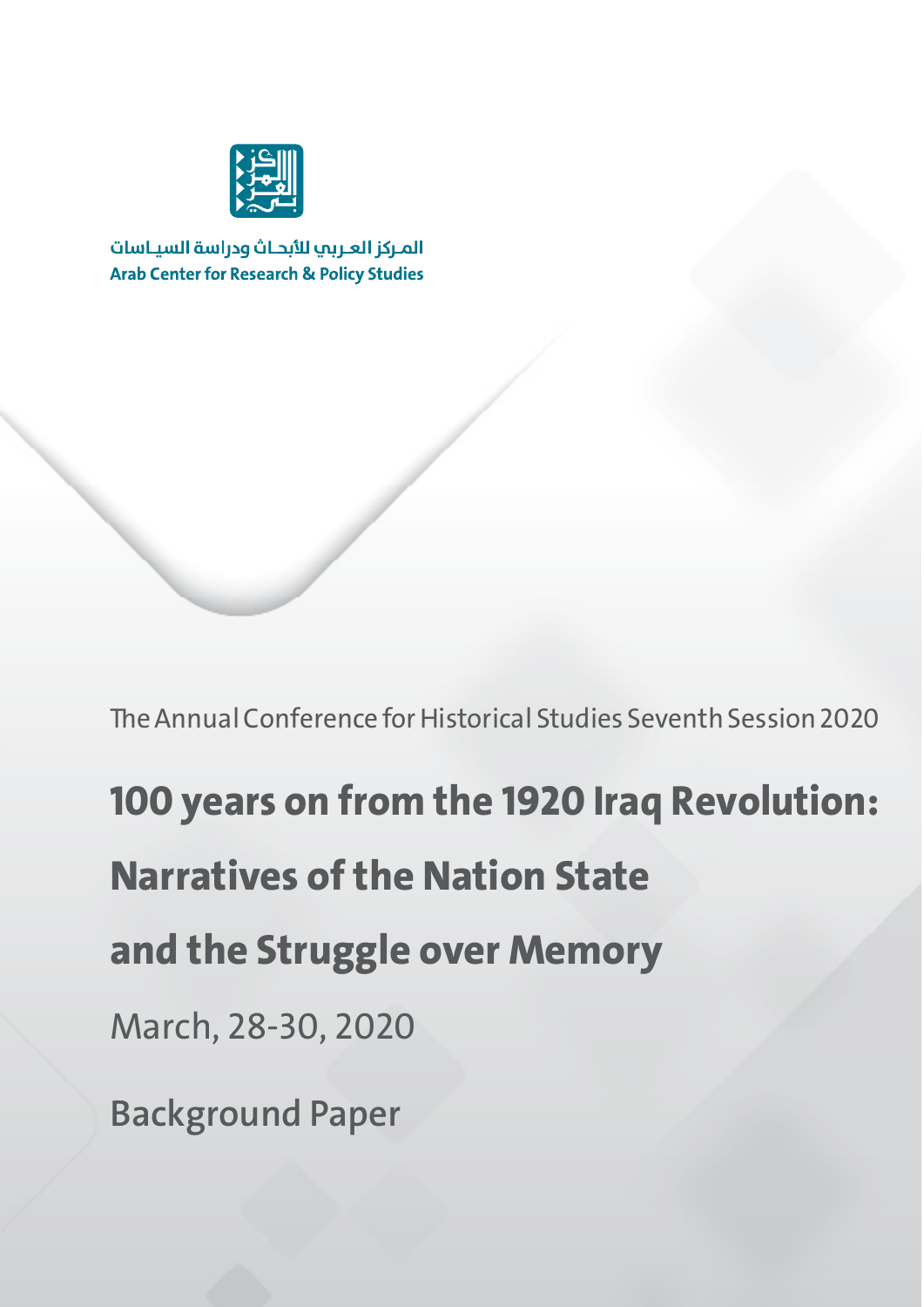The first quarter of the 20th century was unlike any other in Arab history, ancient or modern, in terms of impact on the Arab world. The seminal changes witnessed in this period came in the context of new international shifts that came with the fallout of World War I (1914–1918). The Ottoman state met its demise, in April 1920 Iraq and Palestine were placed under British Mandate, and Syria under French Mandate by the Supreme Council of the Principle Allied Powers, and the document on the British mandate over Palestine was crafted, providing for the creation of a Jewish agency for the "establishment of the Jewish national home". These events saw the Arab world enter a stage of transition from the Ottoman period to the Mandate period, a stage that claimed to offer assistance in the creation of independent nation states, as stated in the Treaty of Sèvres (1920), but which led to the resolution of all issues divided up between the British and the French, from the Atlantic to the Gulf. Only Turkey was spared the fate of colonization according to the articles of the treaty, as it embarked on the establishment of its modern, centralized nation state. These transformations culminated with the Treaty of Lausanne (1923), which gave rise to the new system of states across Turkey and the Arab world, and a new political and geopolitical structure of the existing Arab states. The change was so profound that some described it as the Oriental Treaty of Westphalia (1648).

The decisions arising from the San Remo Conference (April 1920) saw the Arab Mashreq – Greater Syria and Iraq especially – falling under semi-direct colonialism disguised under the term "Mandate". In response, revolutions erupted in Syria, Iraq, and Palestine that aimed to establish nation states. Among the most prominent of these is what is known in Iraqi and Arab history as the "Great Iraqi Revolt" or the "1920 Revolution".

The Arab Center for Research and Policy Studies (ACRPS), in its Annual Conference of Historical Studies, has conscientiously worked to reassess the history of this period in terms of actual events or historical narrative, exposing it to research, examination, review, and critique. The critical reappraisal of these events, a hundred years on, is part of the attempt to understand and critique the foundations laid during those years and that still remain standing.

The importance of this period is such that out of the six annual conferences of Historical Studies so far, the ACRPS has devoted three to subjects connected to these critical years. In the second session (2015), the Conference discussed World War I after one hundred years from an Arab perspective; in the fourth session (2017), it examined the Sykes-Picot Agreement one hundred years on; and in the sixth session (2019) it dealt with the "Arab Government in Damascus (1918-1920)".

The seventh session turns to the 1920 Revolution in Iraq against British occupation, in its centenary year. This represents one of the most momentous events to occur in the Mashreq region, not only because it lay the foundations for national government in Iraq, but also because it led to a fabric of events that rippled through the Mashreq in general.

1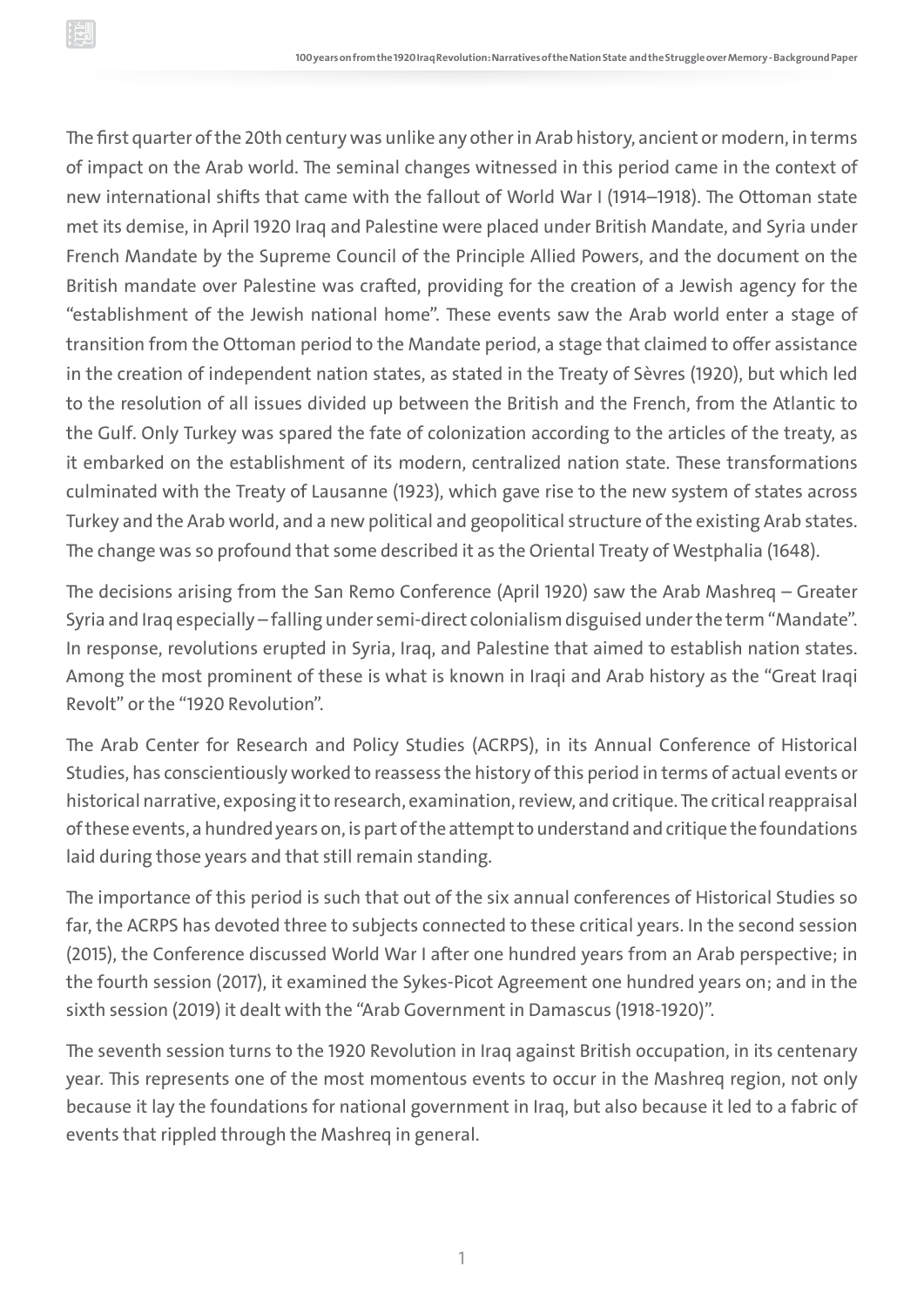## **Writing the History of 1920 Revolution: Different Motivations**

Despite great changes in era and the political regime in Iraq, from the monarchy era to the republican era, and from left and the Baath to the Islamists, there is near consensus, across all eras, on the importance of the great popular uprising in Iraq against British occupation in the summer of 1920. Dubbed "the Great Iraqi Revolt", and then from 1958 onwards, the "1920 Revolution", this event has consistently been celebrated as the revolution that instituted national rule in the country. It is perhaps one of the rare subjects in the modern history of Iraq about which, bar a few details, there is general national consensus.

More importantly, its impact and significance extends to the rest of the Greater Arab Mashreq, where it played a prominent role in shaping the historical dynamic that established the political map of the region since that moment: the escape from Ottoman rule, the struggle with colonialism, and the establishment of the nation state which nurtured the major ideological currents in the Arab world in the 20th century.

Through its dynamics, vision and discourse, the 1920 revolution embodied the forces that preceded it, be it the global rise of the nationalist model, or the struggle between the axes of the world's major powers at that time culminating in World War I, or the rise of the constitutional movements in Iran and Turkey, or the attempt of the Arab movement to establish an independent constitutional state in Syria, and the contribution of Syrian Arabs in Greater Syria and Iraqi former officers in the Ottoman army in its construction and leadership. These were some of the people who joined the Great Arab Revolt (1916). Following the declaration of the Syrian Congress (March 1920), however, which was accompanied by the Iraqi Congress in Damascus's declaration of Iraqi independence, the conflict against the British escalated. The movements involved prepared the Revolutionary Association, thus forming one of the 1920's revolution's early links. The nationalist Covenant Society, which became Iraqi with financial and political support and weapons from the new Syrian Arab government, adopted the city of Deir Ezzor as a base to launch attacks on British forces in Iraq. The level of these attacks on British forces increased during the first half of 1920, and King Faisal, who had led the Arab Northern Army during the Great Arab Revolt, and to whom the Syrian Congress had pledged allegiance as the constitutional monarch of Syria, assumed the position of Head of State in Iraq as king.

From that point onwards  $-$  that is, from its earliest days  $-$  the narrative of the revolution has been organically linked to this historical dynamic. The awareness, perception, and presentation of it were intrinsically and fundamentally linked to the realization of the birth pangs underway in the region. The conference says from its earliest days because those active in the revolution, potentially many of them, considered it to be an extension of the Great Arab Revolt of 1916, while other actors considered it an extension of the Constitutional Revolution in Iran.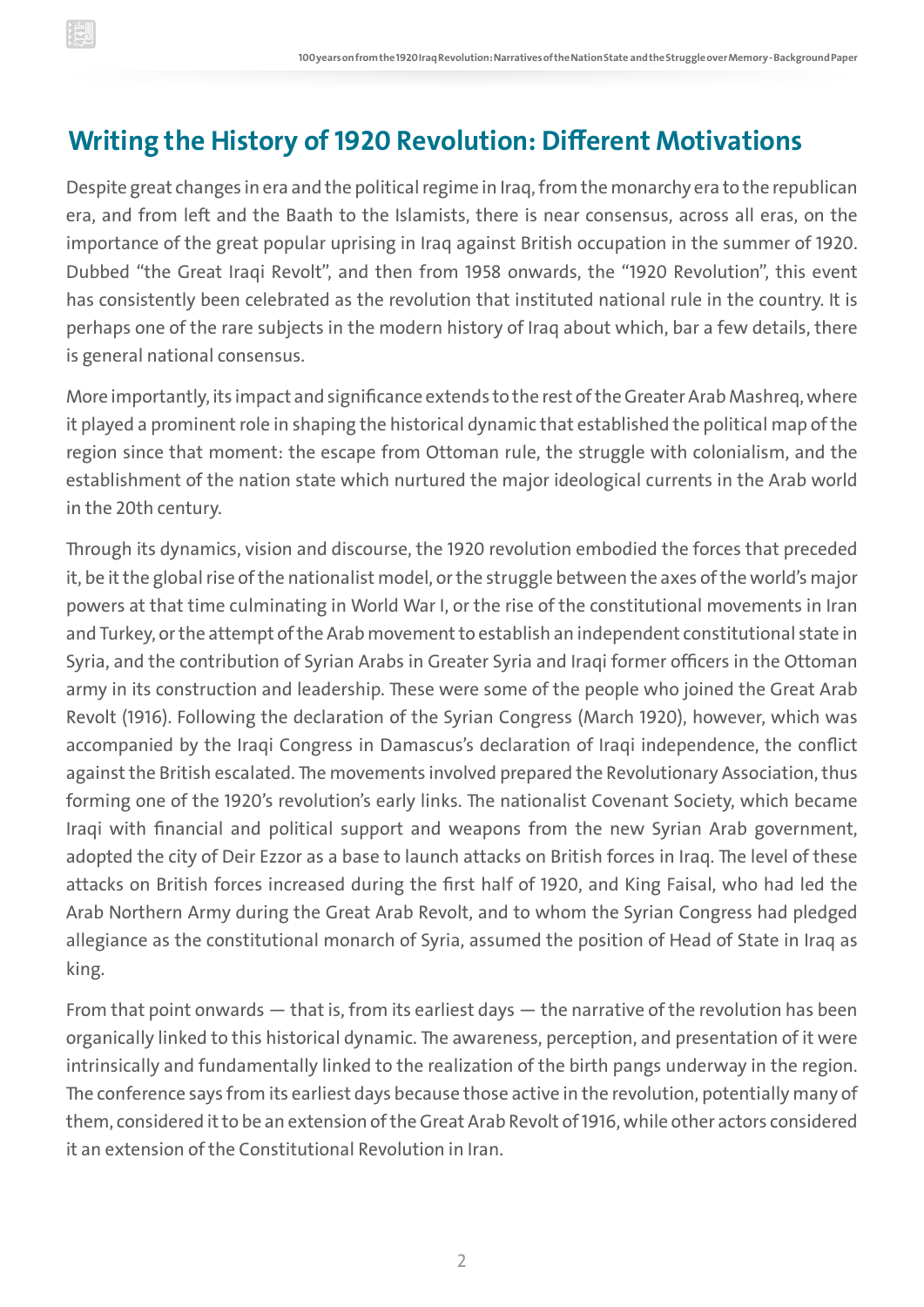If it is correct to make such an assumption, because of the different political and intellectual reference points of the revolutionary actors, it also becomes evidently clear that the unified version of the account of the revolution is the subject of much debate and argument.

Over the past one hundred years, the narrative of the 1920 revolution has risked being governed by conflicts, rivalries, socio-cultural divisions, the will to hegemony, and cultural and symbolic hegemony that reflect the development of ethnic, sectarian and social divisions in Iraq. Rivalry and struggle have thus developed over the account of the 1920 Revolution, which calls for renewed critical research into it, outside the stereotypes of those striving to acquire, control, and make use of it for their personal agendas.

Critical attempts by some scholars and thinkers to re-read the 1920 Revolution have indeed highlighted the need for a spirit of criticism outside dominant or prevailing narratives, on the lines of Iraqi sociologist Ali al-Wardi in the section on the 1920 Revolution in his encyclopedic work *Social Glimpses of Iraq's Modern History* (1969–1978). Or in the sense of some of the allusions made by Palestinian historian Hanna Batatu in his reference work *The Old Social Classes and Revolutionary Movements of Iraq* (1978), or the call to skip one-sided readings made by Wamid Omar Nizami in his book *The Political, Intellectual, and Social Roots of the Arab National (Independence) Movement in Iraq* (1984), or others.

## **The 1920 Revolution in the Context of Founding the Modern Arab Mashreq**

The 1920 Revolution represents one of the most important Arab feats against colonialism in the first quarter of the 20th century. This conference will interrogate the account of national history, concluding this founding century to build a nation state, with its glories and tragedies, aspirations, stumbling blocks, and setbacks.

The nation state in the Arab Mashreq has completed its first century in tragedy, crippled with despotism, civil wars and disintegration, or the specter of disintegration, into something other than the nation state. Aspiring and struggling to build another, more just, democratic, and truly modern face of this state requires not only reviewing the foundational elements, but also the narratives concerning its history, as well as its counter-narratives, and how these concealed the factors of conflict or the failures of its foundation. Elements must also be considered that appeared on the margins of these narratives, the importance of which has not been recognized, since they have come back to life in non-state, identity-based directions in new historical conditions, where the external factor will be decisive in the disintegration of that state.

Despite the dominance of the general nationalist narrative in its history, some factional histories of the 1920 revolution have appeared early on. These come in the shape of ideological histories that focus on the role of some religious and ethnic groups in the revolution rather than others. This has gone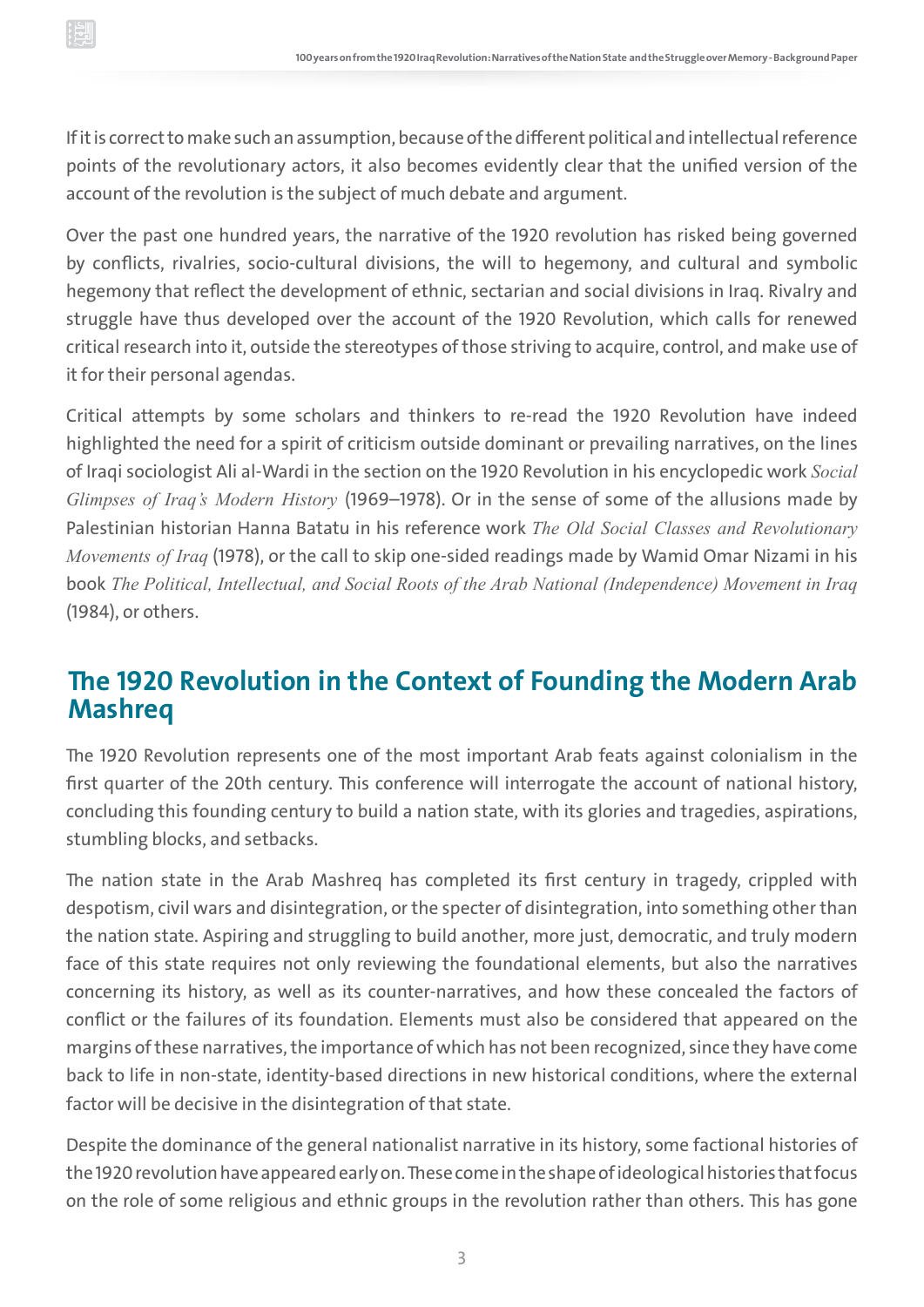so far as to legitimize talking about "quotas" in the history of the revolution since the 1960s. Quotas here has the sense near from "Power Sharing" concept, which acquired after the US invasion of the country in 2003. Abdallah al-Fayyad in his book *The Great Iraqi Revolt of 1920* (1963) concentrated on the role of the Shia ulema, a subject which became a mainstay of the writings on the revolution after 2003; while Abd al-Hameed al-Alwchi and Aziz Jasim al-Hijjiya focused on the role of the Anbar tribes in their book *Sheikh Dhari Al Mahmood* (1968). Iraqi Kurdish historian Kamal Mudhir Ahmad, meanwhile, addressed the contribution of the Kurds to the revolution in his book *The Role of the Kurdish People in the Iraqi 1920 Revolution* (1978). This conflict over history is driven by the way in which the divisions of Iraqi society have developed and the intensity of the conflict between socialpolitical actors. On the other hand, the ideological historiography of the 1920 Revolution – classbased illustrating Marxist attempts to write the history of the revolution, nationalist that prevailed during the Baath era, or sectarian that flourished after the American occupation of Iraq – continues to express the rupture of the Iraqi self and its internal divisions and disagreements.

This, in addition to different political orientations. Despite an earlier claim that across all eras in Iraqi history the importance of the revolution has been consistent, the narrative of the revolution has in fact taken on new meanings with every political change as focus switches from one element to another, from the role of Arab-nationalist activists and Sharifian officers, to the role of Shiite holy cities and the Shiite religious authorities, and then its anti-Western content, and so on.

The 1920 Revolution thus serves as an ongoing example to understand how the narratives of national history are constructed and presented, and how their account became the subject of conflict and dispute and a tool for hegemony and control.

This is a problem the ACRPS proposes to study at the seventh session of the Annual Conference of Historical Studies, which will be held April 11–12, 2020 in Doha under the title "100 years on from the 1920 Revolution: Narratives of the Nation State and the Struggle over Memory". The conference will encompass the historiography of the revolution and how it has been manifested since its contemporaneous documentation, and through the subsequent historiographical record.

## **Conference Themes**

The Academic Board of the Conference invites researchers interested in the 1920 revolution to contribute academic papers that meet the formal and objective academic research criteria adopted by the ACRPS. The focus is on providing new treatments or additions to the subject. The following suggested themes and issues focus on the historiographic level related to writing the history of the revolution, and addressing this in new ways:

• The historiographical critique of one-sided accounts or narratives and their sources and results, and analysis of the biased and prejudiced perspectives that govern their construction of history.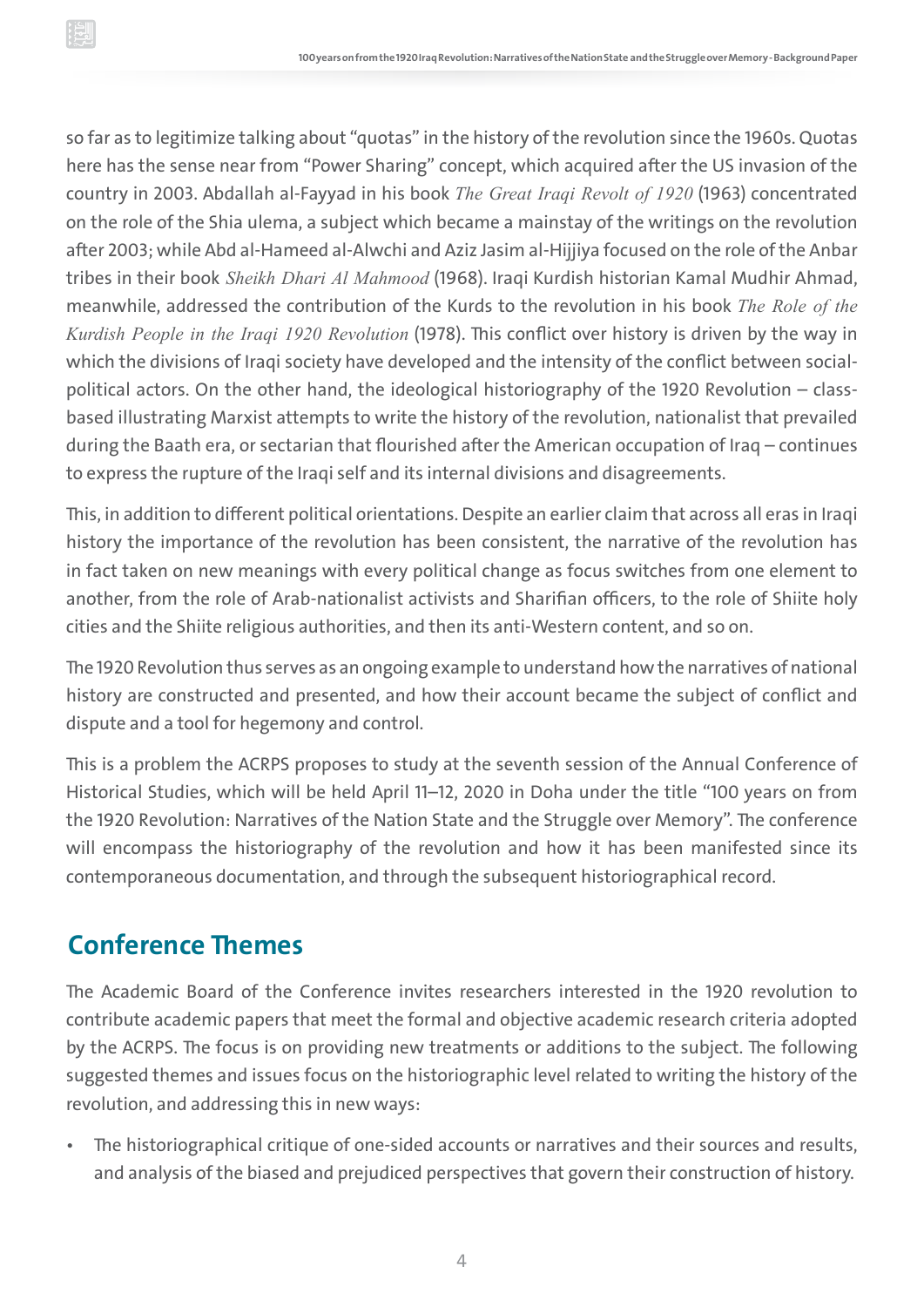- Sources for writing the history of the revolution.
- How the literature of the revolution presented its image.
- Documentation of the revolution.
- The official version of the history of the revolution: the account of the (cultural) organs of the Iraqi state, across different eras, of the history of the revolution.
- The revolution in the writings of Iraqi historians across the generations.
- The Arab Movement and the revolution and the role of the Covenant Association.
- The 1920 Revolution in the school curriculum.
- The 1920 Revolution according to its actors.
- The 1920 Revolution in the Kurdish perspective.
- The 1920 Revolution in the British documents and writings.
- The 1920 revolution: Arab readings.
- The 1920 Revolution in Western studies.
- The 1920 Revolution at the heart of regional history (the Iranian, Turkish, and Russian literature).
- The 1920 Revolution as part of the fabric of transformations in the Arab Mashreq.
- Representations of the revolution in art.

## **Taking Part**

- Research proposals (around 700 words) in either Arabic or English, accompanied by a CV together with a list of references and sources, should be submitted to the Conference Committee no later than September 30, 2019. Proposals must meet the basic formal and quality standards (research question and main issues and hypotheses; methodology and theoretical frameworks used; and what new treatments, approaches, or results the research adds)
- The research proposal will be subject to internal adjudication, and the researcher will be notified of the result (acceptance, rejection or request for changes) within two weeks of the proposal's submission.
- Completed research papers (6000-9000 words) based on proposals accepted by the Conference Committee should be submitted by January 31, 2020. Papers must adhere to the formal and